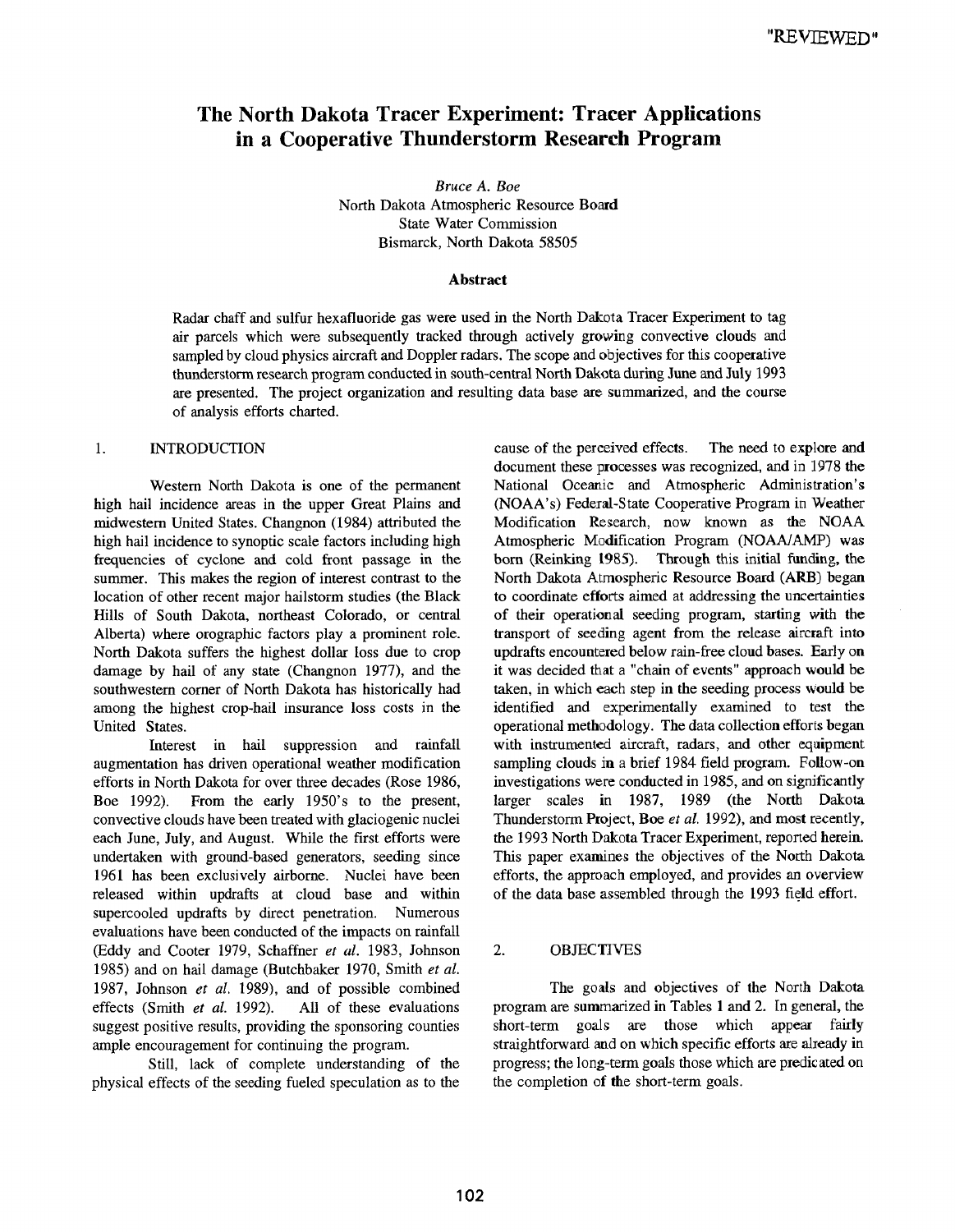# **Table 1. Long-Term Goals**

- 1. Determine and quantify the physical processes that lead to the development of rainfall in northern Great Plains convective clouds.
- $2.$ Determine the physical processes which result in the production of hail, and develop means to predict hail formation a priori.
- $3.$ Improve the understanding and predictability of weather hazards, including damaging winds and cloud-to-ground lightning, on the northern Great Plains.
- $\overline{4}$ . Determine the feasibility of significantly altering the hail and precipitation formation processes towards improved agricultural productivity.

The more numerous short-term objectives listed in Table 2 are in most cases considerably more specific, but none are trivial. To date significant progress has been made in addressing Short-Term Goals (1), (2), (3), and (8). Additional progress has been made with Short-Term Goals (5) and (6). A single season's cloud-to-ground lightning data have been examined in the course of initial attempts to address (7). While some progress has been made towards goals (4) and (9), much work remains with these objectives. Data which will allow (10) and (11) to begin to be addressed have been collected during the NDTE field effort.

# 3. FACILITIES

Facilities employed in the NDTE are summarized in Table 3; locations for most are shown in Fig. 1. All aircraft, the C-band Doppler radar, and the project Operations Center were based at the Bismarck Airport. The X-band radar was deployed -50 km west of the Operations Center (see Fig. 1).

Regional surface weather data were recorded by the *North Dakota Agricultural Weather Network* (NDAWN, Enz *et al.* 1992), operated by North Dakota State University and UND Aerospace. A 900-member statewide volunteer network (not shown) is maintained by the ARB which records daily precipitation and reports hail.

Atmospheric aerosols were sampled from the operations center, and aerosol samples collected aloft by the Citation were processed immediately after each flight, affording some quantitative feel for ice nucleus and cloud condensation nucleus concentrations.

# **Table 2. Short-Term Goals**

- 1. Determine the cloud-scale transport, dispersion, entrainment, and mixing processes in High Plains cumulus and cumulonimbus.
- 2. Determine whether glaciogenic seeding agents, as applied in the ongoing county-sponsored operational cloud seeding project, reach and fill the targeted (supercooled) portion of the treated cloud.
- 3. Determine the dominant primary ice initiation mechanism(s) in Northern High Plains cumuliform clouds.
- 4. Determine what concentrations of artificial ice nuclei are required to significantly influence the precipitation process.
- 5. Employ appropriate cloud models to simulate seeded and non-seeded cloud conditions, and compare the results of the simulations to: a) observations of similar real clouds, and b) the expected cloud behavior based on the seeding conceptual model.
- 6. Apply in situ aircraft, tracer, radar, and other data to verify various aspects of the cloud models.
- 7. Examine the effects of seeding on cloud-to-ground lightning production in and out of operational seeding target areas.
- 8. Conduct preliminary assessments of benefits accrued from seeding in North Dakota.
- 9. Determine the relation of cloud transport, glaciation and precipitation processes to cloud structure, organization, and life cycle using radar, satellite, aircraft, and other observations in conjunction with numerical simulations.
- 10. Characterize northern Great Plains atmospheric aerosols (cloud condensation nuclei and ice nuclei) which influence cloud processes near the surface and aloft.
- 11. Identify the conditions and circumstances under which warm-cloud precipitation processes are important in northern Great Plains convective clouds.

This and previous field efforts in North Dakota have combined radar measurements with *in situ* aircraft sampling in building a foundation of knowledge on the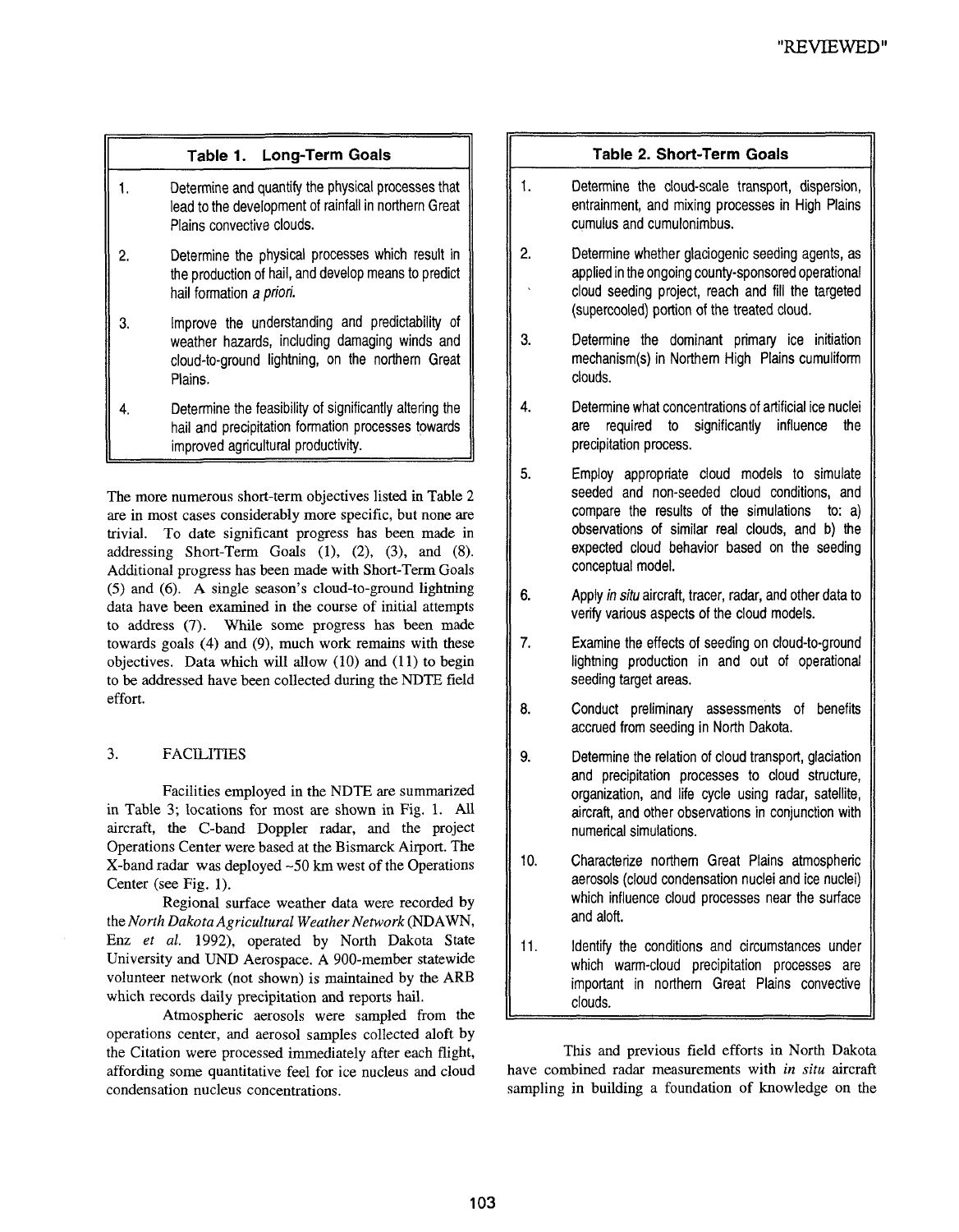| <b>NDTE Facilities</b><br>TABLE 3.   |                  |                                              |  |  |  |  |  |
|--------------------------------------|------------------|----------------------------------------------|--|--|--|--|--|
| <b>AIRCRAFT</b>                      | Agency           | Function                                     |  |  |  |  |  |
| <b>Cessna Citation II</b>            | <b>UND</b>       | Cloud physics, tracer detection              |  |  |  |  |  |
| North AmericanT-28                   | <b>SDSMT</b>     | Cloud physics, tracer detection              |  |  |  |  |  |
| <b>Beechcraft Duke</b>               | <b>WMI</b>       | Tracer release                               |  |  |  |  |  |
| <b>RADARS</b>                        |                  |                                              |  |  |  |  |  |
| X-Band Doppler Radar                 | <b>NOAA/ETL</b>  | TRACIR, radar reflectivity, Doppler velocity |  |  |  |  |  |
| C-Band Doppler Radar                 | <b>UND</b>       | Radar reflectivity, Doppler velocity         |  |  |  |  |  |
| <b>SUPPLEMENTAL</b>                  |                  |                                              |  |  |  |  |  |
| <b>CLASS Mobile Sounding System</b>  | <b>NCAR</b>      | Proximity soundings                          |  |  |  |  |  |
| <b>McIDAS</b>                        | ARB              | Satellite imagery display, archival          |  |  |  |  |  |
| National Lightning Detection Network | <b>ARB</b>       | Cloud-to-ground lightning detection          |  |  |  |  |  |
| Forecasting Workstation              | <b>AES</b>       | Upper air forecasting, analysis              |  |  |  |  |  |
| <b>Aerosol Sampling Equipment</b>    | CSU              | IN and CCN measurement                       |  |  |  |  |  |
| Numerical Modeling Workstation - SD  | <b>SDSMT</b>     | Predictive numerical cloud modeling          |  |  |  |  |  |
| Numerical Modeling Workstation GCE   | <b>NASA/GSFC</b> | Predictive numerical cloud modeling          |  |  |  |  |  |
| North Dakota Ag. Weather Network     | UND/NDSU         | Regional weather observations                |  |  |  |  |  |
| ND Cooperative Raingauge Network     | ARB              | Daily rain and hail reporting                |  |  |  |  |  |

AES- Atmospheric Environment Service, Winnipeg, Manitoba, Canada

ARB- North Dakota Atmospheric Resource Board, Bismarck, North Dakota

CSU- Colorado State University, Fort Collins, Colorado

NASNGSFC - National Aeronautics and Space Administration, Goddard Space Flight Center, Greenbelt, Maryland

NCAR- National Center for Atmospheric Research, Boulder, Colorado

NDSU **-** North Dakota State University, Fargo, North Dakota

NOANETL - National Oceanic and Atmospheric Administration, Environmental Technologies Laboratories, Boulder, CO

UND- University of North Dakota, Grand Forks, North Dakota

WMI- Weather Modification, Inc., Fargo, North Dakota

cloud scale. These modest field programs have remained focussed on the specific objectives of the ND/AMP. The North Dakota PI's remain dedicated to this concept, sometimes termed "medium-sized science", in which the goals always remain in sight, and the scale of the field programs never becomes so large that focus is lost or that conflicting demands for the data collection resources dilute the effort.

Part of this approach includes the belief that documentation of natural processes will ultimately allow the verification of the effects of cloud seeding efforts.

That is, the most direct means of demonstrating the efficacy of the technology will be through physical measurements of the storms themselves, and *not solely by statistical evaluations.* This approach allows verification of targeting of the seeding agent, while enabling more to be learned about cloud processes. Thus, inconsistencies in the seeding conceptual model can be identified and corrected.

Some improvements over earlier North Dakota field programs included simultaneous release of radar chaff and  $SF<sub>6</sub>$  from the *same* aircraft, aircraft tracking by GPS (global positioning system) rather than FAA flight tracks,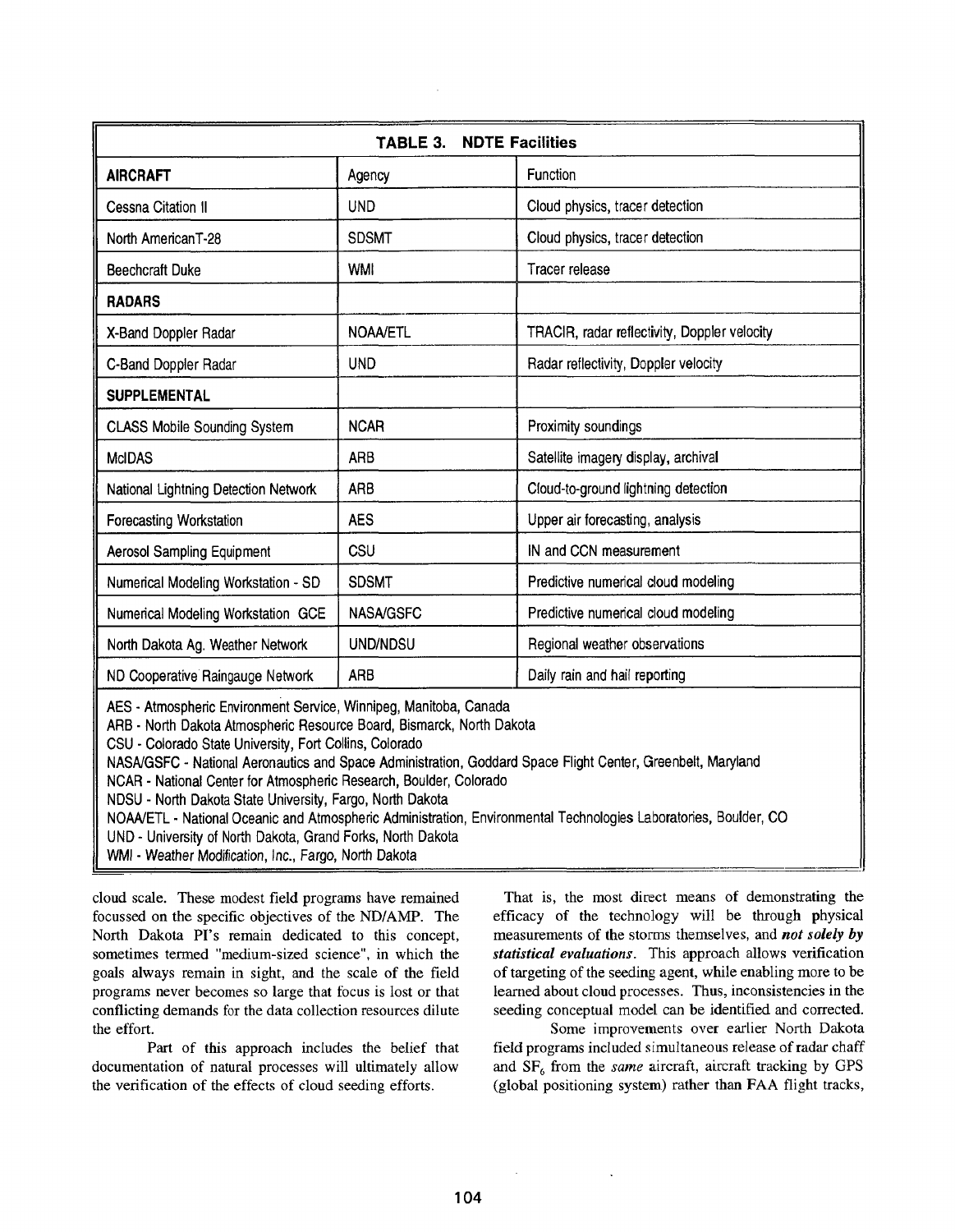real-time downlinking of aircraft positions directly to the operations center, and real-time display of the Duke tracer release aircraft position relative to the Citation tracer detection aircraft *within the cockpit of the detection aircraft.* Another very important addition was the sampling of atmospheric aerosols which are believed to play a critical role in the determination of storm precipitation efficiency (Stith et al. 1992). The NDTE also employed a mobile Cross-chain Loran Atmospheric Sounding System (CLASS) to obtain soundings in the vicinity of the subject cloud complexes.

The experiments were designed to gather detailed microphysical information *(in situ* aircraft sampling), afford in-cloud tracing capability ( $SF<sub>6</sub>$  detection), reveal detailed cloud structure (radar.reflectivity data) and internal cloud motions (Doppler velocity data, sometimes coordinated dual-Doppler scanning), and provide cloud-scale transport information. The dual-circularly-polarized NOAA radar can differentiate between echoes resulting from chaff and meteorological echoes through the use of the circular depolarization ratio (CDR), a technique dubbed TRACIR, for TRacking of Air with CIrcularly-polarized Radar (Moninger and Kropfli 1987, Martner and Kropfli 1989, Martner *et al.* 1992).

#### 4. INFRASTRUCTURE

Research efforts were directed from an Operations Center collocated with the UND Doppler radar at the Bismarck Airport. The UND radar was controlled from the Operations Center through a fiber-optic link to the radar van. In addition to the radar reflectivity and Doppler velocity displays, the Operations Center contained the ARB's MclDAS workstation; the NLDN lightning display station; VHF and FM radio links to project aircraft and the NOAA radar, respectively; direct radio downlinks from the project aircraft; and an AES workstation with software for a variety of forecasting/nowcasting tasks, including sounding analysis.



*Figure 1. The NDTE facilities and supporting data collection sites.*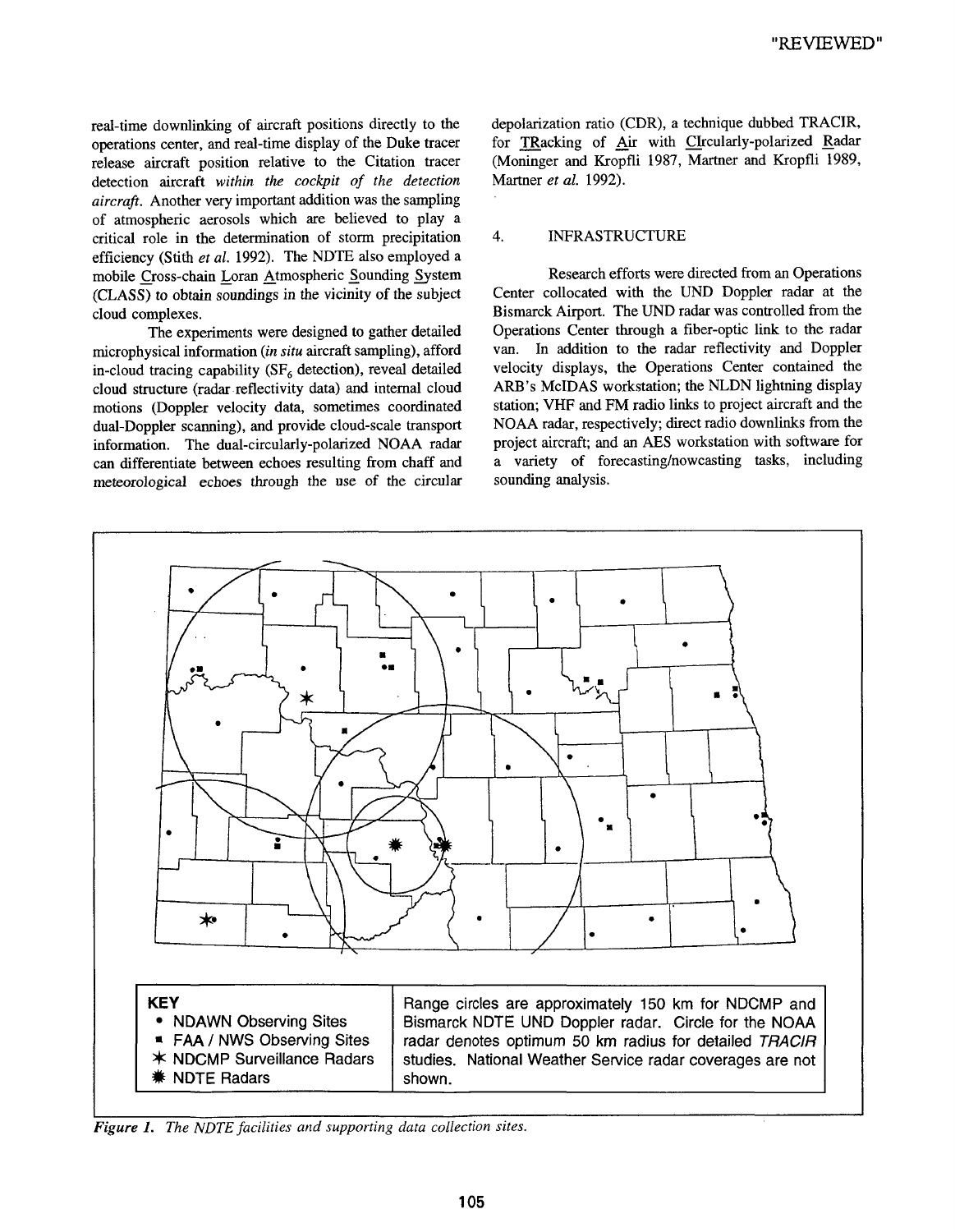A numerical modeling workstation which accessed an NCAR Cray supercomputer to run the SDSMT twodimensional, time-dependent cloud model *(e.g.* Kopp and Orville 1994); and another which accessed either the UND Aerospace Cray or the Goddard Space Flight Center Cray (depending on which was affording better speed) to run the NASA Goddard Cumulus Ensemble (GCE) cloud model (Stith and Scala 1993) did so through Internet connections via the North Dakota University System.

Aircraft positions reported by on board GPS receivers were telemetered to the Operations Center, processed into the radar data stream, and displayed in realtime on the PPI's as they were refreshed. For continuity, a series of past positions was displayed for each aircraft, creating a "tail" behind each aircraft plotted.

Within the Operations Center, activities were coordinated by an Operations Director (OD), aided by Assistant Operations Director (AOD). Three persons served as OD on a continuous nine-day rotation, wherein

each individual would be free from duty for three days, then became the AOD for three days, and finally the OD for three days. In that manner, the AOD always became the OD prior to having days off, ensuring continuity in the day-to-day conduct of data collection efforts.

Storm intercept activities and the mobile CLASS team were directed by the Intercept Coordinator, with input from the OD. All project aircraft were directed by the Aircraft Coordinator. During operations, nowcasting was handled by a team from the ARB and the Atmospheric Environment Service (AES) Prairie Weather Centre, Winnipeg, Canada. When dual-Doppler sampling of a subject cloud was appropriate, coordinated scanning by project radars was directed by the Radar Coordinator, always an experienced Doppler radar meteorologist. A Research Experience for Undergraduates

(REU) program, sponsored by the National Science Foundation (NSF), allowed students from universities nationwide to participate in the NDTE field effort *(e.g.* Orville and Knight 1992). On a rotating basis, the students served on storm intercept and the mobile CLASS teams. They ran a one-dimensional cloud model daily, served as assistants to the forecasters and radar coordinator, and worked with the research aircraft crews, flying on board the UND Citation when

circumstances allowed. Without the REU students, the program could not have been conducted as it was.

# 5. DATA COLLECTION

Fourteen discrete experimental designs were set forth in the *NDTE Field Operations Plan*. At least one attempt was made at conducting every experimental design except one. Designs were explicitly expressed in the field operations plan document by number, title, and a discussion of the experimental procedure. Required facilities were also listed, and reference illustrations provided where applicable. The design for Experiment One is presented herein as Figs. 2 and 3. Other designs are presented in the *NDTE Field Operations Plan.*

Experiments were designed to address the following hypotheses which reflect various aspects of the conceptual model for hydrometeor development:

| 26                                                      | <b>Experimental Designs</b> |                                                                                                                                                                                                                                                                                                                                                                                                                                                                                                                                                                                                                                                                                                                                                                                                                                                                                                                                                                                                                                                                                                                                                                    |  |  |  |  |  |
|---------------------------------------------------------|-----------------------------|--------------------------------------------------------------------------------------------------------------------------------------------------------------------------------------------------------------------------------------------------------------------------------------------------------------------------------------------------------------------------------------------------------------------------------------------------------------------------------------------------------------------------------------------------------------------------------------------------------------------------------------------------------------------------------------------------------------------------------------------------------------------------------------------------------------------------------------------------------------------------------------------------------------------------------------------------------------------------------------------------------------------------------------------------------------------------------------------------------------------------------------------------------------------|--|--|--|--|--|
| <b>Experiment 1</b>                                     |                             |                                                                                                                                                                                                                                                                                                                                                                                                                                                                                                                                                                                                                                                                                                                                                                                                                                                                                                                                                                                                                                                                                                                                                                    |  |  |  |  |  |
| TRANSPORT AND HYDROMETEOR EVOLUTION IN<br>FEEDER CLOUDS |                             |                                                                                                                                                                                                                                                                                                                                                                                                                                                                                                                                                                                                                                                                                                                                                                                                                                                                                                                                                                                                                                                                                                                                                                    |  |  |  |  |  |
| Mid-cloud Treatment                                     |                             |                                                                                                                                                                                                                                                                                                                                                                                                                                                                                                                                                                                                                                                                                                                                                                                                                                                                                                                                                                                                                                                                                                                                                                    |  |  |  |  |  |
| Reference Illustration: Fig. 4.1.                       |                             |                                                                                                                                                                                                                                                                                                                                                                                                                                                                                                                                                                                                                                                                                                                                                                                                                                                                                                                                                                                                                                                                                                                                                                    |  |  |  |  |  |
|                                                         | Summary:                    | A volume of air in an individual tower in the flanking line of a<br>mature storm will be tagged with tracer(s) and (on about<br>one-third of the cases) seeding agent during a single pass at<br>mid-cloud. Treatment may include any combination of the<br>following: (a) SF., (b) X-band chaff, (c) AgI-AgCl aerosol,<br>and (d) fluorescent particles (FP). Subsequent sampling of<br>treated cloud turret and neighboring cells will be done by<br>aircraft and radar, with collection of hailstones at the ground<br>in case (d). The T-28 will penetrate at mid-cloud levels<br>(around -8°C), in cells evolving into/merging with the mature<br>(main) cell, while the Citation penetrates the same cell near<br>cloud top.<br>A subsequent treatment pass (or passes) will be flown by the<br>Duke, at intervals of approximately ten minutes or so,<br>depending on the time required for the treatment aircraft to<br>return to the cloud. Aircraft penetrations will continue until<br>the subject cloud (1) grows too intense to safely penetrate,<br>(2) dissipates, or (3) evolves so that the original cloud volume<br>can no longer be identified. |  |  |  |  |  |
| Facilities:                                             | Aircraft:                   | Duke and Citation or T-28, or all three.                                                                                                                                                                                                                                                                                                                                                                                                                                                                                                                                                                                                                                                                                                                                                                                                                                                                                                                                                                                                                                                                                                                           |  |  |  |  |  |
|                                                         | Radar:                      | Both preferred, can be done with either radar alone when<br>circumstances preclude using both due to range or storm<br>position.                                                                                                                                                                                                                                                                                                                                                                                                                                                                                                                                                                                                                                                                                                                                                                                                                                                                                                                                                                                                                                   |  |  |  |  |  |
|                                                         | Surface:                    | Mobile CLASS, Storm Intercept Teams (especially for FP/hail<br>experiments.)                                                                                                                                                                                                                                                                                                                                                                                                                                                                                                                                                                                                                                                                                                                                                                                                                                                                                                                                                                                                                                                                                       |  |  |  |  |  |

*Figure 2. Description for NDTE Experiment 1 as it appeared in the Field Operations Plan. The schematic.for Experiment i is skown fn Figure 3.*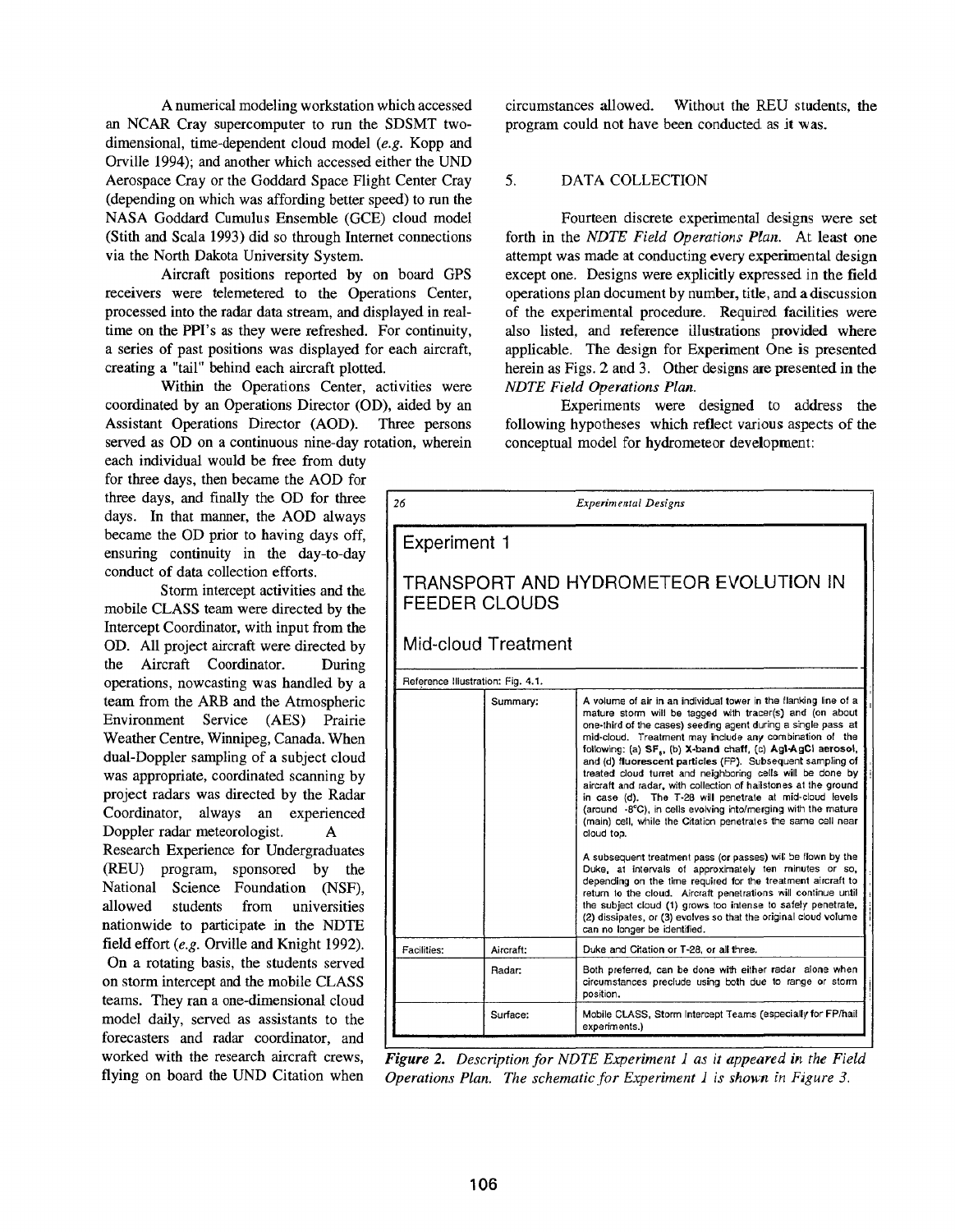

*Figure 3. Schematic for Experiment 1 as it appeared in the Field Operations Plan.*

*1. Tranaport at mid-levels between feeder cells and adjacent mature cells in a multicell thunderstorm can be a significant source of hailstone embryos.*

*2. Transport of seeding material upward from the base of a feeder cloud occurs initially in narrower plumes, but by the time the -10°C level is reached, dispersion across the updraft region is substantially complete.*

*3. The transport time from cloud base to the -10~C level in cumulus congestus is a significant fraction of the lifetimes of most such clouds.*

*4. Material in updrafts at mid-cloud levels in cumulus congestus disperses across updraft regions fairly rapidly.*

*5. Cloud-top entrainment occurs 27 mainly by transport of air from above the cloud downward into the cloud periphery, followed by ingestion through the cloud sides.*

> *6. The evolution of ice particles that nucleate and grow in clouds with weak vertical motions (and hence at roughly constant temperature) matches that observed in cloud chamber experiments.*

> Of the fourteen experimental designs, eleven were based on the sampling of convective clouds. Two of the remaining three were predictive numerical cloud modeling experiments; the other, . aerosol sampling, was conducted with or without pre-existing convection.

> The forty-day period proved to be extraordinarily active both in terms of convective activity and precipitation. The Bismarck National Weather Service precipitation total for the month of July was  $34.9 \text{ cm}$  (13.75 inches), the wettest for any month since records had been kept beginning in 1885. The disbenefit to such abundant precipitation from the scientific viewpoint was that often skies were excessively cloudy, and coordination of aircraft on subject storms was more difficult than would have normally been the case.

> Clouds within range of the dual-Doppler radar coverage and, depending upon experimental intent, within range of the NOAA radar, were given priority over those in other areas. Clouds outside the primary research area identified above, but within aircraft range (about 150 km of the C-band Doppler radar) were considered for experimental purposes only

when no suitable candidates could be found in preferred locations. Feeder cloud studies were accorded the highest priority, and were conducted whenever circumstances allowed. Cumulus congestus experiments were given the next highest priority, with subcloud thermodynamic studies assigned the lowest priority.

The NOAA radar was able to employ the circular depolarization ratio (CDR) signal from chaff (released by the Duke) to track the chaff *within the greater cloud volume.* Chaff was released above cloud tops, at cloud bases (in updrafts), in lines through the mid-cloud regions, and in circles in clear air around the perimeters of the clouds at various altitudes. Quantitative estimates of chaff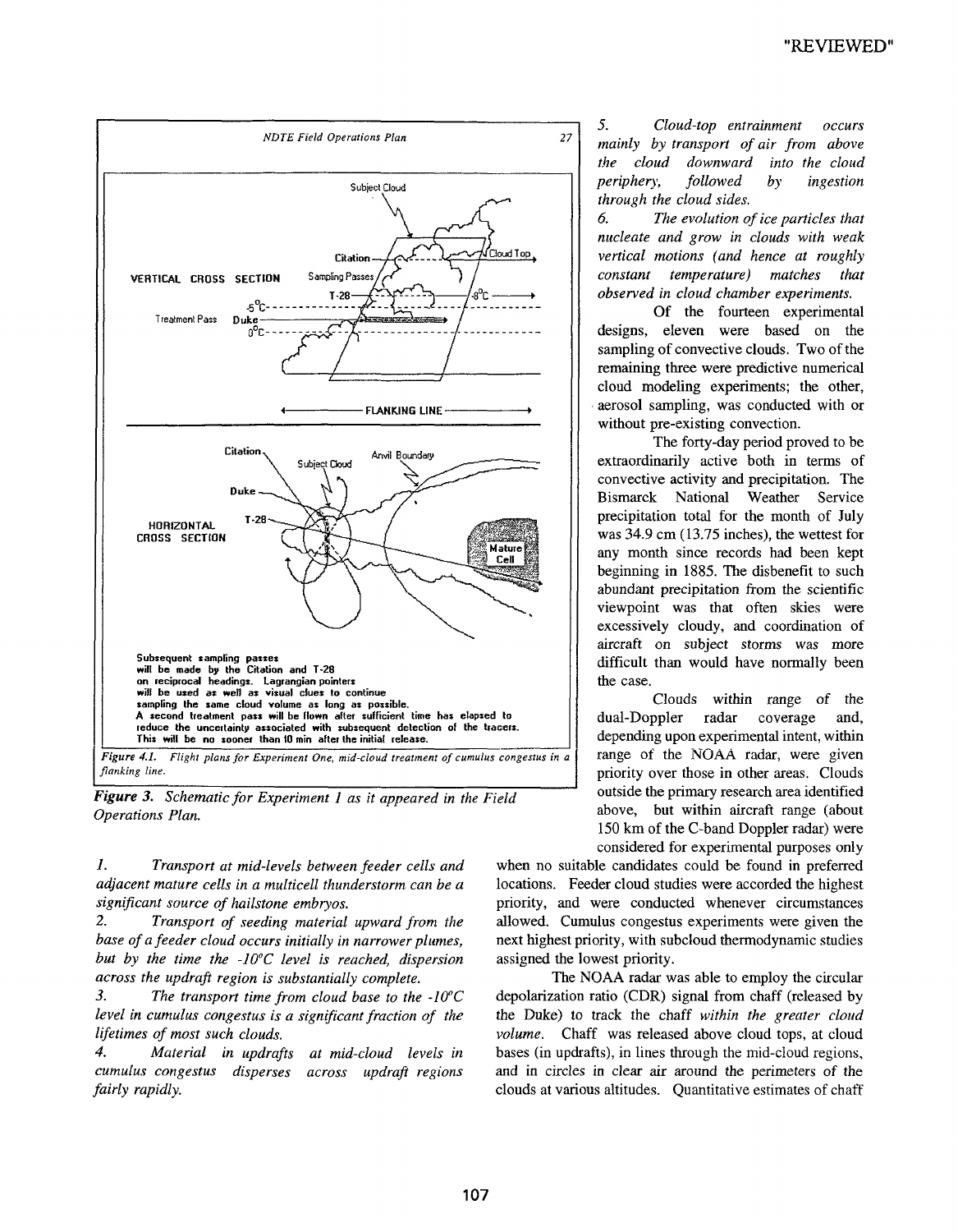concentration can be computed in post-processing from the radar reflectivity of the chaff measured by the cross-polarized channel.

The mean Doppler velocity and variance of the Doppler velocity spectrum were also routinely measured and will be useful in studies of turbulence and chaff dispersion rates. In most cases chaff and  $SF<sub>6</sub>$  were released simultaneously. The Citation and T-28 subsequently detected the  $SF<sub>6</sub>$  while collecting microphysical, thermodynamic, kinematic, and electric field measurements during cloud penetrations. The *in situ* microphysical and tracer measurements complement the large-scale continuous CDR measurements of the chaff. Narrow sector scans centered on the treated cloud maximized the spatial and temporal resolution of the NOAA radar data. Resolution of about 150 m in  $x$ ,  $y$ , and  $z$  dimensions was achieved within a range of 30 km of the radar. Occasional  $360^\circ$ sweeps made by the C-band radar provided surveillance of the storm environment.

Additional objectives that did not compete for resources with the higher priority experiments were also addressed as circumstances allowed. These include radar studies of storm evolution and electrification, which in many respects are natural by-products of the other experiments. Such studies could be conducted with or without aircraft participation, so they were prime candidates for late-day or nocturnal studies. Also included were dual-Doppler radar studies which were conducted when storms of interest passed sufficiently close to the radars, and when aircraft were not engaged in coordinated tracer studies requiring the radars to operate in other modes.

About two-thirds of the NDTE experimental clouds were to have been treated with  $SF_6$ , or  $SF_6$  and chaff only (no-seed treatment), and the other third with  $SF<sub>6</sub>$ and AgI aerosol as well (seeded treatment). This approach would have allowed comparison of the AgI-treated regions with the non-seeded regions to quantify differences in ice initiation and development. Recent work at the Colorado State University (CSU) Cloud Simulation Laboratory has documented the rates of nucleation and numbers of effective silver iodide nuclei for different water-to-ice conversion mechanisms (DeMott 1990). However, only a few clouds were actually treated with seeding agent, as the record wet July weather made even the appearance of rainfall augmentation activities undesirable after 8 July.

The attempts made to execute each of the fourteen experimental designs appear as Table 4. In addition to the numerical modeling and aerosol sampling experiments (Experiments 9, 10, and 12) conducted almost daily, cases were conducted according to the other experimental designs. Days with multiple experiments of a single type are indicated in Table 4 by parenthetical numbers in the "Dates Conducted" column.

#### 6. **ANALYSIS PLANS**

Interactions and col laborations are *essential* for the satisfactory completion of analyses. For example, the storm morphology of the 1 July 1993 Bismarck hailstorm (described in Sec.  $6.1~$ ) is being explored jointly by scientists at UND Aerospace, NSSL, and ETL. Once the morphology is established, studies of ice initiation and subsequent development of rain and hail by researchers at SDSMT, UND, and CSU will be provided a larger scale context. The behaviors of the storm will be examined by numerical modelers at NASA and SDSMT, who will compare their respective predictive models with the field observations.

One of the strengths of the NDTE data base is that specific clouds and cloud systems were sampled simultaneously on the microphysical level, the turret-scale (chaff and  $SF<sub>6</sub>$ ), the storm scale (two Doppler radars, ground-based storm intercept teams), and the synoptic scale, supplemented by proximity upper air soundings and the NDAWN surface weather data. The most complete pictures of the subject storms can only be developed by examining all relevant data, which reaffirms the need for intensive collaboration among individual analysts and agencies/universities.

There are three categories of the NDTE analysis efforts:

1. **INDIVIDUAL CASE STUDIES, of experiments** *like that described below, to elucidate details of the* transport, dispersion, ice initiation and hydrometeor *evolution processes* in the context of the cloud environment *and flow fields deduced from the Doppler radar and aircraft observations. The intent will be to obtain a comprehensive description of the cloud under study, and* evaluate our understanding of the processes taking place within it, in comparisor, to the various hypotheses being *tested.*

2. *ANALYSES OF GROUPED EXPERIMENTS, e.g., all cases of E~pe.riraeae J, to assess the implications* with respect to the applicable experimental hypotheses. *These analyses can include any applicable experiments from the 1989 North Dakota Thunderstorm Project. They can also consider how well the experimental designs worked out in practice, and identify changes that might improve the designs for future projects.* 

3. NUMERICAL.MODELING SIMULATIONS, in *support of the foregoing analysis thrusts. Investigations of cloud processes by modeling have an advantage in that individual components which contribute to specific aspects* of cloud development can be isolated more readily.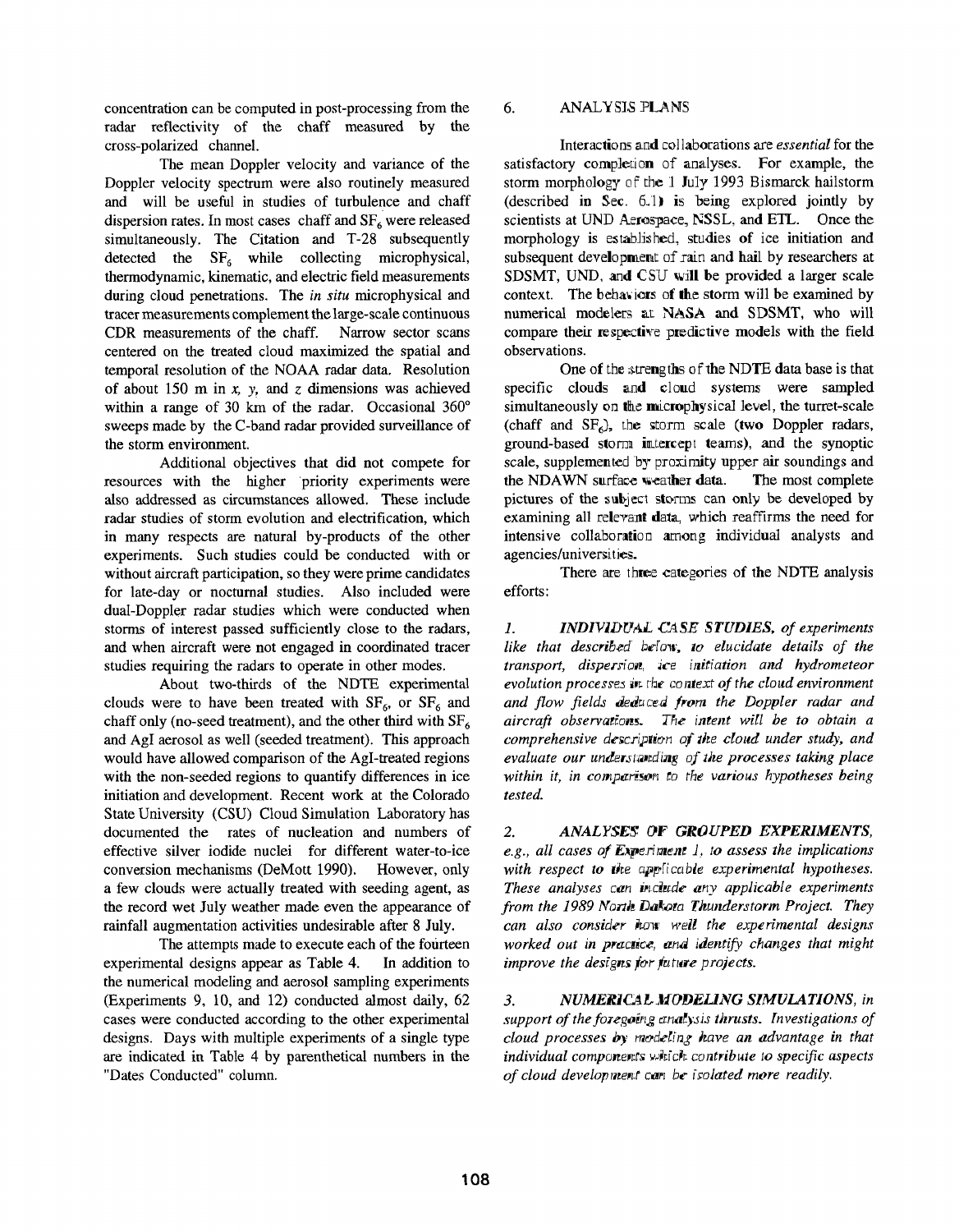| <b>Table 4. NDTE Experiments</b>                            |                                                                                                                                                                                                                                                          |                                                         |                                                                                                     |                                     |                                                                                                                             |  |  |  |
|-------------------------------------------------------------|----------------------------------------------------------------------------------------------------------------------------------------------------------------------------------------------------------------------------------------------------------|---------------------------------------------------------|-----------------------------------------------------------------------------------------------------|-------------------------------------|-----------------------------------------------------------------------------------------------------------------------------|--|--|--|
| <b>Aircraft and Radar Experiments</b>                       |                                                                                                                                                                                                                                                          |                                                         |                                                                                                     |                                     |                                                                                                                             |  |  |  |
| No.                                                         | Title <sup>1</sup>                                                                                                                                                                                                                                       | Cloud<br>Class                                          | Treatment Agent(s) <sup>2</sup>                                                                     | Treatment<br>Location               | Dates<br>Conducted                                                                                                          |  |  |  |
| 1                                                           | Transport and Hydrometeor Evolution<br>in Feeder Clouds                                                                                                                                                                                                  | Cb, feeder<br>clouds                                    | Chaff, SF <sub>6</sub> , FP                                                                         | mid-cloud<br>(linear)               | 22 June, 1 July, 3 July (5),<br>8 July (2), 15 July, 18 July (2)                                                            |  |  |  |
| 2                                                           | Transport, Dispersion, and Hydro-<br>meteor Evolution in Feeder Clouds                                                                                                                                                                                   | Cb, feeder<br>clouds                                    | Chaff, SF <sub>6</sub>                                                                              | cloud base<br>(orbit)               | 1 July, 6 July, 9 July (2),<br>23 July, 27 July                                                                             |  |  |  |
| 3                                                           | Transport, Dispersion, and Hydro-<br>meteor Evolution in Cu Cg                                                                                                                                                                                           | TCu                                                     | Chaff, SF <sub>6</sub> , Agl                                                                        | cloud base<br>(orbit)               | 6 July, 27 July                                                                                                             |  |  |  |
| 4                                                           | Dispersion and Hydrometeor Evolution<br>in CuCg                                                                                                                                                                                                          | TCu                                                     | Chaff, SF <sub>6</sub> , Agl                                                                        | mid-cloud<br>(linear)               | 22 June, 25 June, 29 June, 30<br>June, 1 July (2), 8 July, 27 July                                                          |  |  |  |
| 5                                                           | Entrainment and Hydrometeor<br>Evolution in CuCg                                                                                                                                                                                                         | TCu                                                     | Chaff, SF <sub>6</sub>                                                                              | upper cloud<br>(linear)             | 24 June (3), 25 June, 14 July,<br>15 July (2), 23 July                                                                      |  |  |  |
| 6                                                           | Entrainment and Hydrometeor<br>Evolution in CuCg                                                                                                                                                                                                         | <b>TCu</b>                                              | Chaff, SF <sub>6</sub> , Agl                                                                        | upper cloud<br>edge (orbit)         | 30 June (2), 22 July (2), 25 July                                                                                           |  |  |  |
| $\overline{7}$                                              | Subcloud thermodynamic Studies                                                                                                                                                                                                                           | <b>Flanking line</b>                                    | Chaff, SF <sub>6</sub>                                                                              | cloud base                          | none                                                                                                                        |  |  |  |
| 8                                                           | <b>Anvil Studies</b>                                                                                                                                                                                                                                     | Mature Cb                                               | Search for SF <sub>6</sub> , O <sub>3</sub> , electricity<br>studies, microphysics                  |                                     | 1 July, 3 July, 27 July                                                                                                     |  |  |  |
| 11                                                          | <b>Thunderstorm Evolution Studies</b>                                                                                                                                                                                                                    | Cu to Cb                                                | none                                                                                                | <b>N/A</b>                          | 1 July, 9 July (2), 22 July                                                                                                 |  |  |  |
| 13                                                          | <b>First Echo Development</b>                                                                                                                                                                                                                            | Cu                                                      | none                                                                                                | N/A                                 | 1 July, 16 July, 23 July, 25 July                                                                                           |  |  |  |
| 14                                                          | Area-Time Integral Studies                                                                                                                                                                                                                               | Mature Cb                                               | none                                                                                                | <b>N/A</b>                          | 22, 23, 29 June, 1, 8, 15, 16,<br>21-22, 22-23, 26-27 July                                                                  |  |  |  |
| <b>Real-time Numerical Modeling Forecasting Experiments</b> |                                                                                                                                                                                                                                                          |                                                         |                                                                                                     |                                     |                                                                                                                             |  |  |  |
| No.                                                         | Title                                                                                                                                                                                                                                                    | Model                                                   | <b>Computing Facility</b>                                                                           | <i><b>Initialization</b></i>        | Dates Forecasts Made                                                                                                        |  |  |  |
| 9                                                           | Real-Time Two Dimensional Cloud<br>Modeling <sup>3</sup>                                                                                                                                                                                                 | <b>SDSM&amp;T</b><br>2D-TD                              | <b>NCAR</b><br><b>CRAY Y-MP</b>                                                                     | BIS NWS,<br><b>CLASS</b>            | 22-25, 27, 29-30 June, 1-3, 5-7,<br>9-10,12-16,18-28, 30 July.                                                              |  |  |  |
| 10                                                          | Real-Time Predictive Utilization of the<br>Goddard Cumulus Ensemble (GCE)<br>Model <sup>4</sup>                                                                                                                                                          | Goddard<br>Cumulus<br>Ensemble                          | UND CRAY X-MP,<br>or Goddard CRAY<br>Y-MP                                                           | <b>NGM</b><br>forecast<br>soundings | 22 June, 24-25 June, 27 June -<br>3 July, 5-9 July, 12-16 July,<br>18 July, 20-27 July, 30 July.                            |  |  |  |
| <b>Atmospheric Aerosol Measurement Experiment</b>           |                                                                                                                                                                                                                                                          |                                                         |                                                                                                     |                                     |                                                                                                                             |  |  |  |
| No.                                                         | Title                                                                                                                                                                                                                                                    | Equipment                                               | <b>Measurement Locations</b>                                                                        |                                     | Sampling Dates                                                                                                              |  |  |  |
| $12 \,$                                                     | Aerosol Sampling, Surface and Aloft                                                                                                                                                                                                                      | Continuous<br>flow diffusion<br>chamber,<br>CCN counter | Operations Center at Bismarck<br>Airport, airborne samples collected<br>at altitude by UND Citation |                                     | Daily from the Operations<br>Center on 5-23 July. Airborne<br>samples: 6 July, 8 July, 14 July,<br>18 July (2), 23 July (2) |  |  |  |
|                                                             | <sup>1</sup> For complete descriptions of each experimental design, refer to the NDTE Field Operations Plan.<br><sup>2</sup> Treatment may have utilized any or all of the listed agents, depending upon cloud size and position relative to the radars. |                                                         |                                                                                                     |                                     |                                                                                                                             |  |  |  |

"FP" denotes fluorescent particles (coated polystyrene beads) of approximately 300 um diameter.

<sup>3</sup>Support provided by the National Science Foundation.

4Support provided by NASA Goddard Space Flight Center.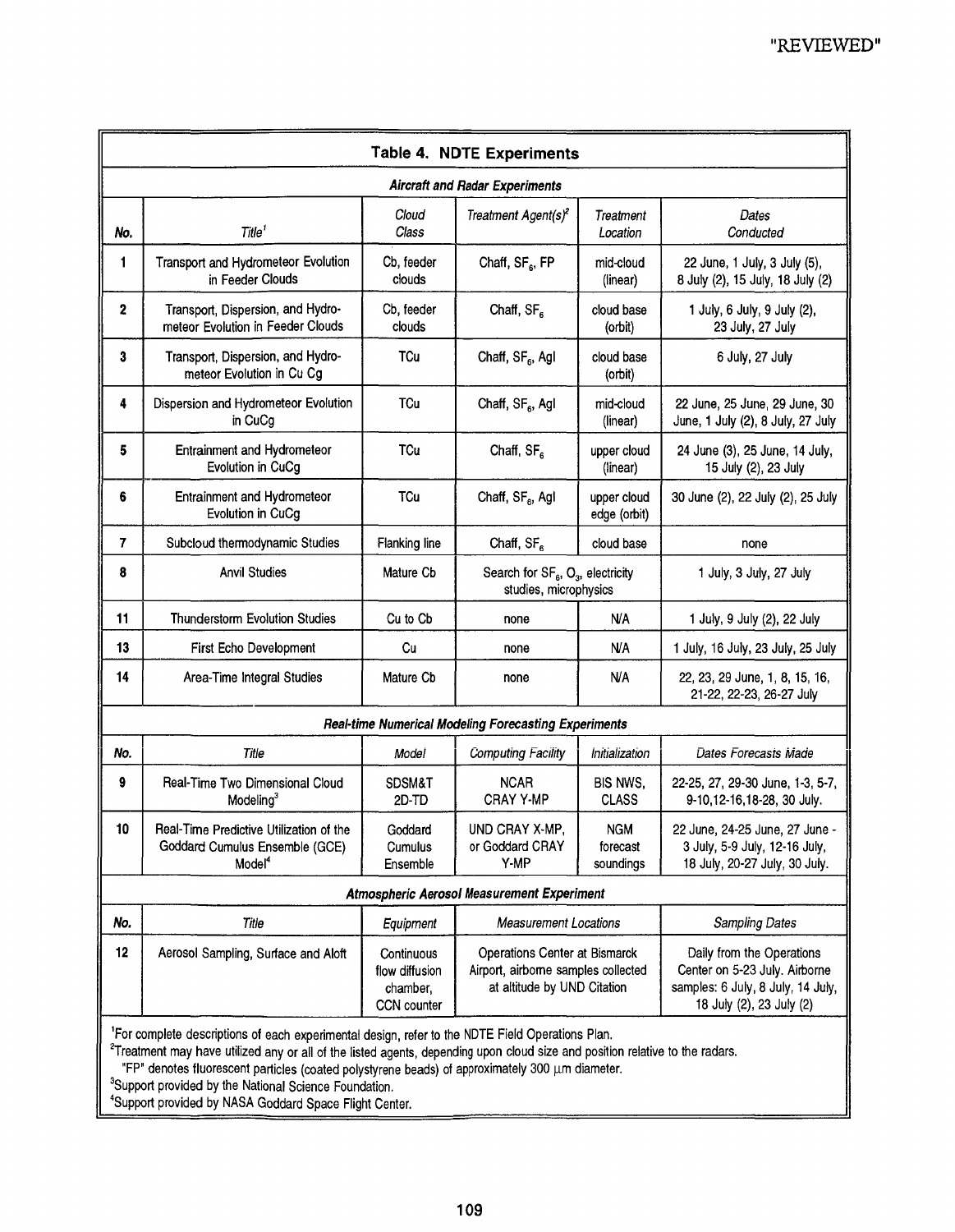# 6.1 A Case Day Sample - 1 July 1993

A series of modestly tall  $(11-12 \text{ km})$  but intense thunderstorms formed in west-central North Dakota during the afternoon of 1 July 1993. These storms moved through the Bismarck area in succession, producing heavy rains and some very damaging hail. The first deep convection occurred west of Bismarck at ~13:00 CDT, when a number of cells developed southwest of the Bismarck operations center. Aircraft began working the cells by 15:00, with a mid-cloud release of chaff and tracer gas as described in Experiment 1. The first storms were sampled by radar and all three project aircraft until after 16:00, when aircraft returned to Bismarck to refuel.

The second storms of the day began as isolated cells which quickly became very intense, exploding along a north-south line west of Bismarck and subsequently moving southeast into the research area. The three largest of these storms all produced mesocycionic circulations detectable with the UND Doppler radar. At one point distinct mesocyclones were simultaneously observed north of Bismarck, just north of the NOAA radar, and westsouthwest of Bismarck! The strongest of these storms tracked directly over south Bismarck, inflicting an estimated \$30 million in damages to vehicles, homes, and other property. Though the mesocyclone of the Bismarck storm was unmistakable, no funnels or tornadoes ever developed. This might be attributable to the storm's prolific rain and hail production and associated outflow which repeatedly cut off the spinning up mesocyclone.

The early stages of this storm's development were recorded by the NOAA radar, which was located  $\sim$ 20 km south of the first mesocyclone, and also by the UND radar. Dual-Doppler analyses will be possible for much of the storm's lifetime. A cloud base tracer release (Experiment 2) was conducted beneath a vigorous tower in the flanking line as well, and the cell was located favorably for hail trajectories to be calculated from Doppler analyses. The chaff was quickly carried aloft and toward the higher reflectivity regions of the mature cell (Figs. 4 and 5). the chaff and  $SF<sub>6</sub>$  were transported upward and mixed into the storm, the Citation and T-28 penetrated the cloud, tracking the progression of the  $SF<sub>6</sub>$  while documenting the microphysical evolution within the treated volume.

*A third* round of storms of the day formed as a squall line  $~100$  km northwest of the operations center. An upper wave moved into the state and added some dynamic support to a surface frontal boundary. This line became well organized while still west of the NOAA radar, producing heavy rains and surface winds in excess of  $30 \text{ m s}^{-1}$  as it passed that radar. The squall line remained intense as it quickly caught up with the isolated storms of round two, absorbing them about 50 km east of Bismarck.



*Figure 4. Three-dimensional reflectivity reconstruction of thunderstorm flanking line recorded by the NOAA radar at 18:12 CDT, i July 1993.*



*Figure 5. The depolarization defines the approximate chaff 6 boundary at 18:12 CDT, 6 min after a chaff-SF release on 1 July 1993.* 

Confluence at the base of the updraft on the order of  $25 \text{ m s}^{-1}$  was recorded as the line approached the operations center.

### 7. CONCLUSIONS

The success of the NDTE data collection efforts demonstrates that productive, medium-sized field programs remain possible. If core programs are defined and funded with sufficient advance notice, additional scientists with compatible interests are provided the lead time required to bring additional resources to the field, greatly strengthening the overall program-- offering more "bang for the buck".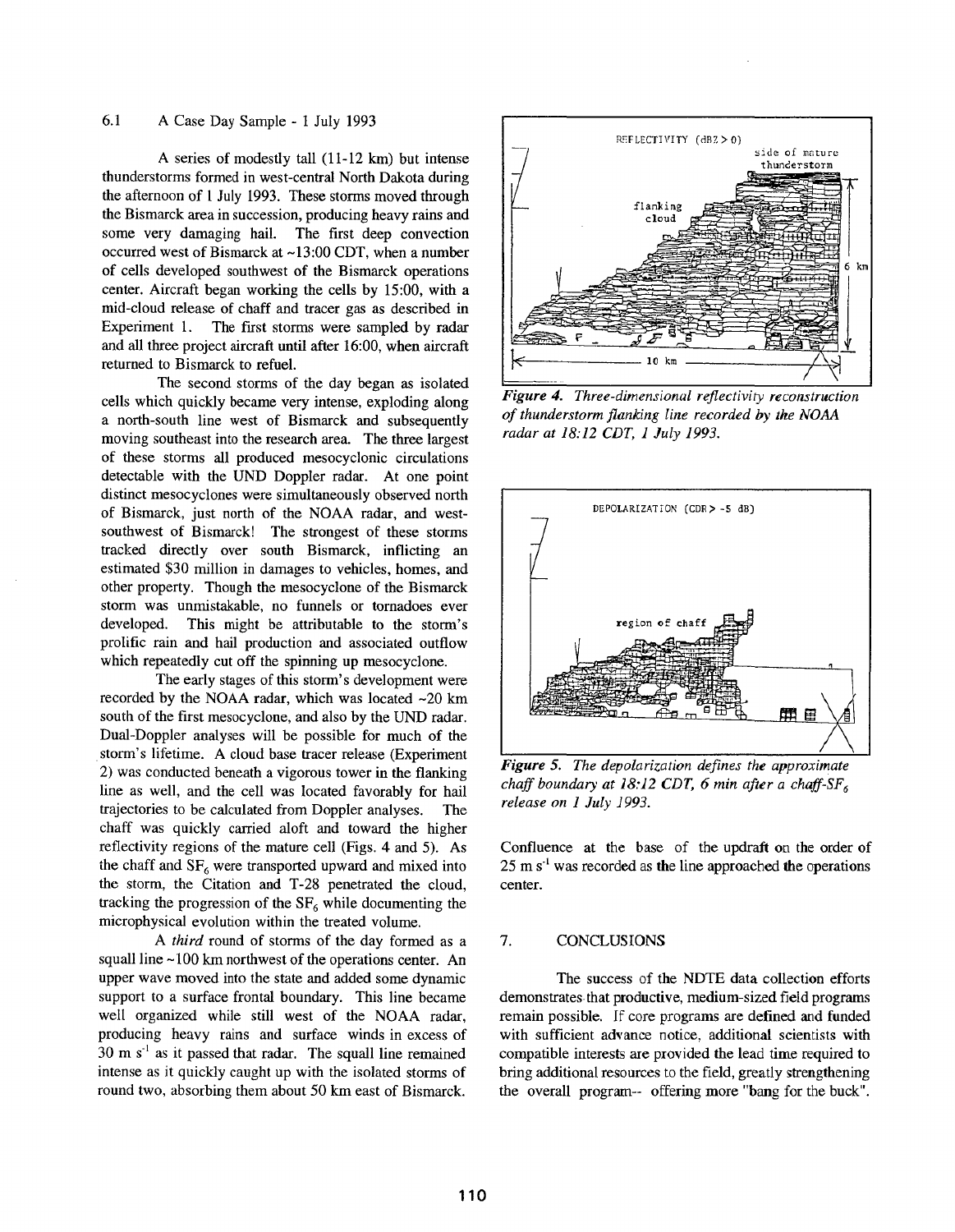A year or more is often required before review, revision, and funding occurs.

Real-time aircraft tracking using GPS data telemetered directly to the project operations center is a significant improvement on FAA positioning data, particularly when the nearest FAA radar is well-removed from the project area. Radar skin paints of project aircraft were commonplace, confirming the accuracy of the system. The use of GPS is made even more attractive by FAA regulations which now require considerable paperwork just to request access to the FAA data stream. Such requests must now be routed through the Department of Defense and the Drug Enforcement Agency as well as the FAA, a process which requires a lead time on the order of one year.

The simultaneous use of cloud physics aircraft and Doppler radars in combined chaff/gas tracer experiments affords the cloud microphysics to be examined in the context of cloud-scale motions and structure, particularly if one of the radars is circularly-polarized and capable of TRACIR studies. Radars employed in the NDTE were characterized by beam widths less than 1 °, and many cases were within less than 50 km range, so considerable detail was recorded which supports the microphysical data collected by the aircraft.

The transport, dispersion, and mixing within the subject clouds carries strong implications for the behavior of plumes of seeding agent within targeted clouds. In this respect alone, the chaff/ $SF_6$  experiments afford the following opportunities:

*1. Comparisons of the chaff data with the in situ tracer data.* Such analyses may reveal the concentration of the Racer in the various parts of each storm. The *in situ* tracer offers the relatively high spatial resolution  $(-100 \text{ m})$ , while the radars provide documentation of essentially the entire cloud volume. This data set affords the first opportunity to apply these techniques used simultaneously.

*2. Documentation of the in situ microphysics* (particle size spectra, hydrometeor types and habits) and the dynamics (up- and down-drafts, turbulence, buoyancy) the tagged regions, at least until cloud growth renders the turrets impenetrable.

*3. Determination of the destinations of tagged regions,* especially as the tagged regions initially become incorporated into the mature storm cloud volume. The progression of the chaff can be used to continue to follow parcels beyond the point where Citation (and most other aircraft) can continue to safely penetrate the subject clouds (into hail growth regions). This is a first-of-a-kind opportunity to determine the trajectories of the air (and small hydrometeors, to the extent they remain with the parcels) in and near convective storms.

*4. Integration of the results of (2) and (3) above with larger-scale storm structure as* determined by analysis of radar reflectivity and Doppler velocity data. Dominant or recurrent storm features may be identifiable, particularly as they relate to ice initiation and hydrometeor development.

*5. Comparisons of the results of (2), (3), and above with the output of the numerical cloud models* used during the NDTE in real-time. This will aid in validation of these models. For example, both of these models can produce parcel trajectories for comparison with observed clouds. Mechanisms responsible for observed storm behaviors may also be identified.

*6. Comparisons of the behavior and hydrometeor development within tagged regions* also containing AgI with similar tagged but unseeded parcels. In essence this makes use of the limited seeding done in the NDTE as a perturbation tool.

*7. The in situ measurements present an opportunity to compare measured dispersion rates under a variety of cloud conditions.* On a number of experimental days multiple encounters with the  $SF<sub>6</sub>$  plumes were recorded by both the Citation and T-28. Turbulence on these days ranged from light to severe. Observed tracer gas concentrations can be compared to turbulence measured by the Citation, using the approach used by Weil *et al.* (1993).

# ACKNOWLEDGEMENTS

The author gratefully acknowledges the efforts of all NDTE field personnel. G. Haug of the Bismarck Airport Authority was very helpful with arrangements for the Operations Center site. Figures 4 and 5 were provided by B. Martner, NOAA/ETL. A special thanks to L. Dollinger, whose efforts kept the project on time and under budget. This research was sponsored by NOAA Cooperative Agreement NA27RA0178-01 and the State of North Dakota. The contributions of the National Science Foundation are also gratefully acknowledged.

# REFERENCES

Boe, B.A., 1992: Hail suppression in North Dakota. Preprints, *AMS Symposium on Planned and Inadvertent Weather Modification,* Atlanta, GA. 58-62.